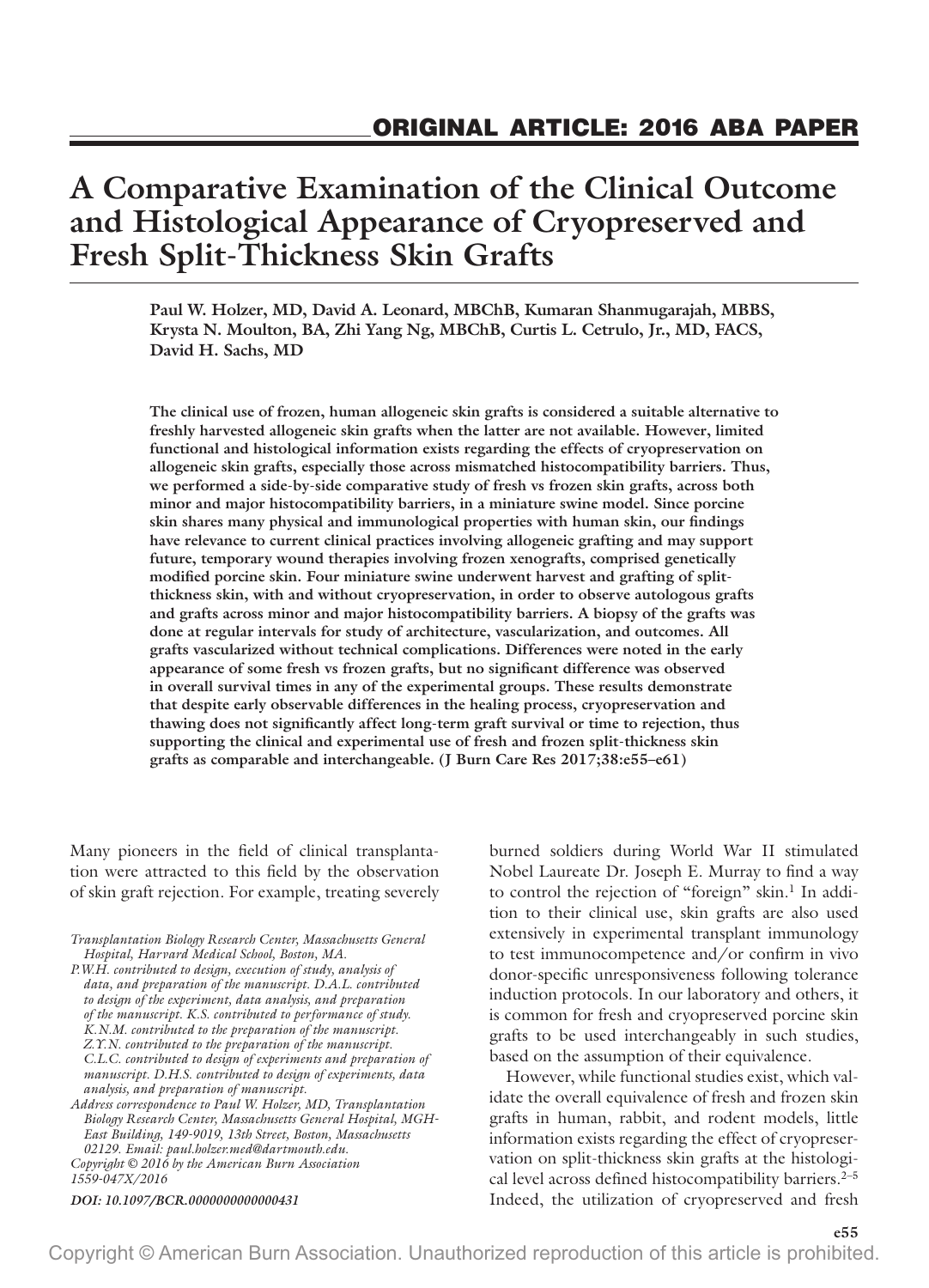skin in our own porcine transplantation models has previously been assumed to be equivalent,<sup>6</sup> but never directly tested.

The experiments described herein investigate the effects of freezing and thawing on subsequent skin graft architecture and vascularization of porcine skin grafts at a histological level, across minor histocompatibility (miHA) barriers as well as major histocompatibility (MHC) barriers.

In addition to the clinical utility of using frozen allogeneic skin grafts, placement of split skin grafts is a regular test of immunological tolerance and immune competence following immune tolerance protocols.7 Therefore, confirming that grafts stored for this purpose can be effectively thawed and transplanted without adverse implications is of critical importance in interpreting other experimental results. Given the well-established similarity between human and porcine skin,  $6,8-15$  we expect that the findings in these studies should have relevance to the clinical practice of skin grafting.

# **METHODS**

#### Animals

This study was approved by the Institutional Animal Care and Use Committee (IACUC) and performed in accordance with the NIH Principles of Laboratory Animal Care.<sup>16</sup> Four miniature swine were used, with ages ranging from 1 to 2 years, and weights of 16, 36, 42 and 42kg. The animals underwent routine pathogen screening and quarantine before the commencement of studies.

The two swine used in the first experimental study (group 1) were MHC matched (Swine Leukocyte Antigen SLA<sup>aa</sup> to SLA<sup>aa</sup>) but mismatched for multiple miHA antigens.17–19 In group 2, two animals were fully mismatched for MHC antigens (SLA<sup>gg</sup> to/from SLAkk) swine. In both groups, reciprocal skin graft transplants were performed.

## Experimental Design

In group 1 (Figure 1, top image), both animals received the following four reciprocal split-thickness skin grafts: 1) fresh autograft (serving as a control to exclude inadequate wound bed preparation or other local technical issues), 2) frozen autograft, 3) fresh minor mismatched allograft, and 4) frozen minor mismatched allograft. This paradigm thus resulted in a total of eight grafts.

In group 2 (Figure 1, bottom image), both animals received the following three reciprocal splitthickness skin grafts: 1) frozen autograft (serving



**Figure 1.** Experimental surgical schematic image depicting the placement of autologous and allogeneic, fresh and frozen, split-thickness skin grafts for both experimental groups. Minor mismatched MHC experimental study, group 1, is shown in top. Grafts (from left to right): fresh autologous (control), frozen autologous (control), fresh allogeneic, and frozen allogeneic split-thickness skin graft. Fully mismatched MHC experimental study, group 2, is shown in bottom. Grafts (from left to right): frozen autologous (control), fresh allogeneic, and frozen allogeneic split-thickness skin graft. *MHC*, major histocompatibility.

as a control for the freeze technique), 2) fresh, fully MHC-mismatched allograft, and 3) frozen, fully MHC-mismatched allograft. This paradigm thus resulted in a total of six grafts.

Animals were monitored daily; photograph and biopsy of grafts were taken every 2 days postoperatively. Combined, the two experimental groups yielded a total of 14 grafts and 110 total biopsies for this study.

## Skin Graft Harvest Procedure

The paired swine donors were anesthetized with 2mg/kg telazol (tiletamine HCl and zolazepam HCl, Zoetis Inc., Kalamazoo, MI) intramuscular injection and intubated. Anesthesia was maintained using 2% isoflurane and oxygen. The skin surfaces were disinfected before surgery with chlorhexidine, alcohol, betadine scrubs, and saline rinse. The animals were then draped, leaving the dorsum exposed. Split-thickness skin grafts, measuring approximately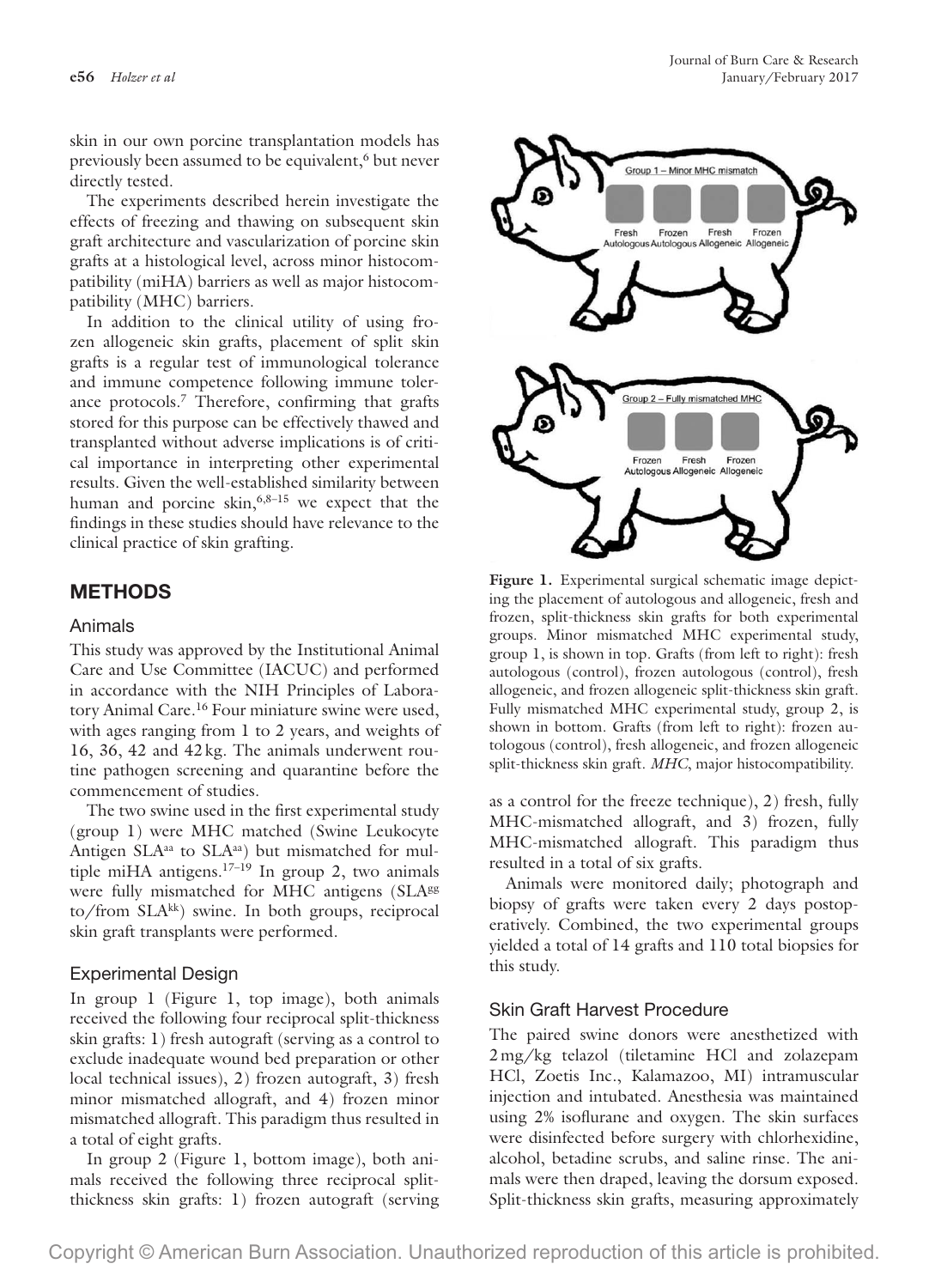$5\times5$  cm, were harvested from each animal using an air-driven Zimmer dermatome (Medfix Solution, Inc., Tucson, AZ) with the depth set to 0.056cm. Following graft harvest, an additional pass with the dermatome was used to deepen the wound, ensuring full exposure of dermis with visible punctate bleeding in preparation for skin graft placement.

After the harvest from both swine, those grafts intended for placement as "fresh" grafts (noncryopreserved) were stored in normal saline at 25°C, while those intended for placement as "frozen" grafts underwent a standardized cryopreservation process (described below). Hemostasis was achieved with gauze soaked in saline and epinephrine (1 ml, 1:1000) and animals monitored continuously, while skin was prepared for grafting.

#### Cryopreservation and Thaw Process

For all experimental groups, cryoprotective media (BioWhittaker, Lonza, Basel, Switzerland; BME containing 8% normal porcine serum obtained from the graft donor) was cooled to 4°C, employing aseptic technique. The grafts were placed in a sterile mesh and rolled to conform to the shape of the freezing vial. Five milliliter of the prepared cryoprotective media (BioWhittaker, Lonza, Basel, Switzerland; BME plus 8% normal porcine serum) was added, and the vials were subsequently cooled to −80°C in a phase freezer, and then maintained at this temperature for a period of at least 15 minutes. The vials were then placed in 37°C water baths and thawed, and the skin specimens were removed from the vial and mesh material.

Grafts were subsequently thawed with three successive, rapid washes in RPMI (ThermoFisher Scientific, Waltham, MA) plus 8% donor porcine serum, our standard protocol media, which is supplemented with glutamine, nonessential amino acids, fetal porcine serum, and penicillin streptomycin gentamicin. This occurred for approximately 1 to 3 minutes, and then the tissue specimens were brought to the surgical field in normal saline.

## Skin Graft Placement and Wound Dressings

All grafts were fenestrated on partial thickness wounds and sutured in place using 3/0 nylon sutures. Topical bacitracin ointment was applied, and the grafts were dressed with Telfa™ nonadhesive dressing (Covidien, Minneapolis, MN) and Tegaderm™ (3M, St. Paul, MN). Sterile dry gauze was then applied over the grafts and secured in place with Vetrap™ (3M, St. Paul, MN) bandaging tape to create pressure dressings. Recipients were

dressed with cotton jackets to reduce interference with the grafts and received transdermal fentanyl patches for pain management. No immunosuppression regimen was administered at anytime during this experiment.

## Postoperative Care and Biopsy Procedure

In both groups, dressings were changed beginning on postoperative day (POD) 2 and alternate days thereafter to permit assessment and, if indicated, biopsy of skin grafts. Specimens were obtained via 3mm punch biopsy and included dermal layer tissue, ensuring samples from both the donor graft and recipient wound bed. All biopsy sites were remote from the graft border. Duplicate specimens were fixed in formalin and snap frozen in optimum cutting temperature gel. Sutures were removed on POD 7, and dressings were removed and not replaced after POD 10. Skin grafts were assessed for viability and integrity and were determined to have rejected when less than 10% of viable graft tissue covered the wound.6,20

## Histological Assessment

Hematoxylin and eosin stained slides of the biopsy specimens were evaluated for rejection by a pathologist blinded to specimen identity. In assessing the time course and criteria for rejection, the Banff 2007 Working Classification of Skin-Containing Composite Tissue Allograft Pathology was employed.<sup>21</sup>

This classification scheme characterizes a tissue specimen along a spectrum that includes five discrete values: grade 0, grade I, grade II, grade III, and grade IV. Grade 0 possesses little to no inflammatory infiltrates, while grade I is characterized as having mild perivascular infiltration with no involvement of the overlying epidermis. Progressing toward rejection, specimens considered in grade II exhibit moderate-to-severe perivascular inflammation with or without mild epidermal and/ or adnexal involvement (limited to spongiosis and exocytosis). There is no epidermal dyskeratosis or apoptosis noted in grade II rejection. Banff grade III rejection is characterized as possessing severe, dense inflammation and epidermal involvement with epithelial apoptosis, dyskeratosis, and/or keratinolysis. Finally, grade IV exhibits necrotizing acute rejection. Since this classification is designed for rejection of skin in the context of vascularized composite grafts, grading was appended with comments to reflect qualitative aspects of split-thickness skin graft healing and rejection.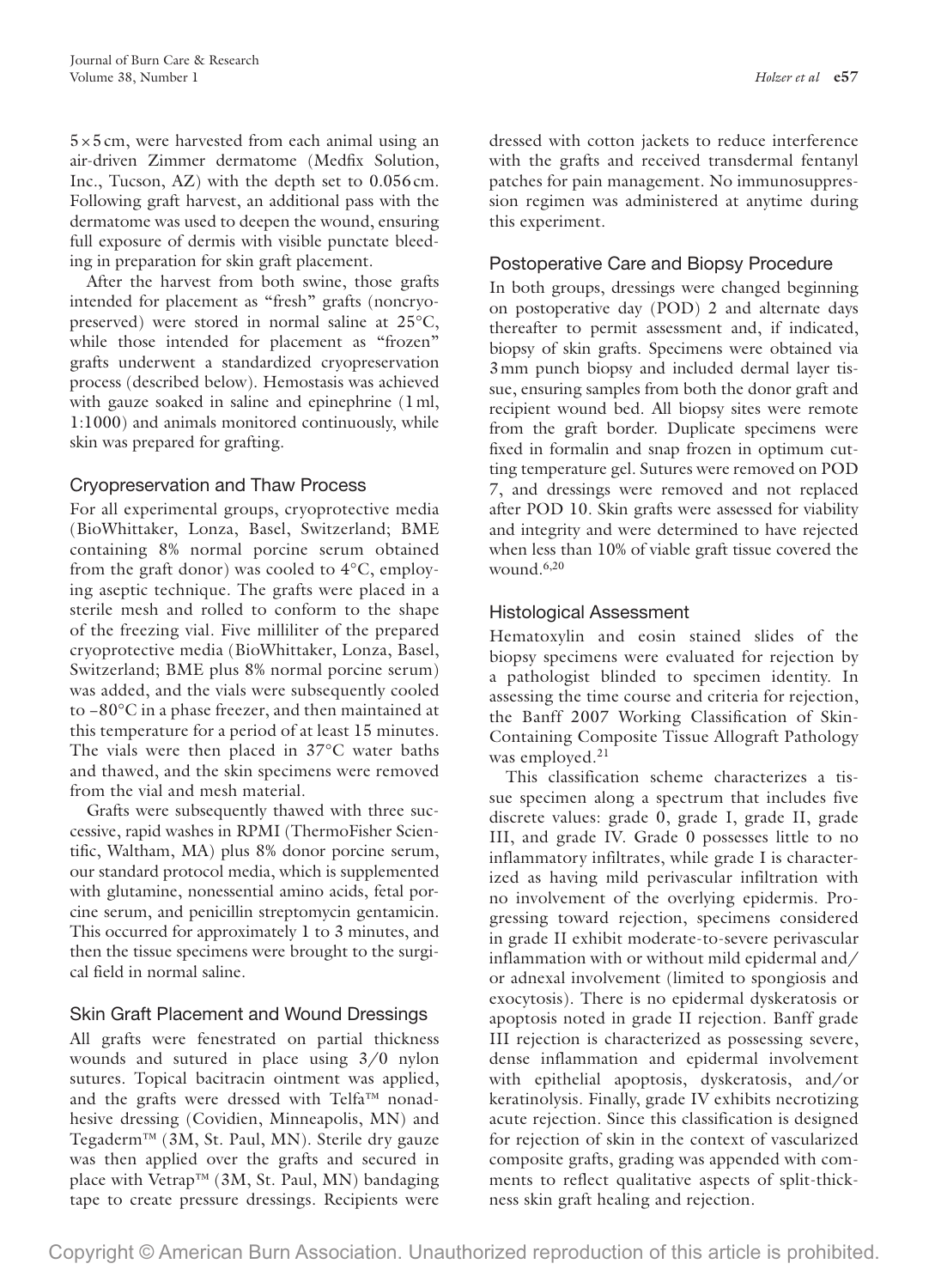## **RESULTS**

#### Outcomes by Gross Appearance

All grafts revascularized without evidence of technical complication. In group 1, by day 2, both the fresh autografts and allografts appeared adherent and bruised, consistent with vascularization and perfusion. In contrast, grafts subjected to the freeze–thaw process, while similarly adherent, appeared paler, with only patchy bruising. Over the next 6 days, fresh and frozen autografts became virtually indistinguishable on gross examination. At this point (POD 8), all autografts appeared perfused, warm, and healthy and were clearly healing. Minor mismatched allogeneic grafts on both subjects appeared comparable to autografts at POD 2 and POD 4 and displayed a similar response to cryopreservation. However, by POD 8, all allogeneic grafts, fresh and frozen, demonstrated mild erythema, consistent with early rejection. Two days later, all four allogeneic grafts had significantly darkened and exhibited signs of rejection and necrosis. Both fresh and frozen allogeneic grafts were considered fully rejected by POD 10, in contrast to the fresh and frozen autografts, which remained warm, viable, and appeared healthy indefinitely (Figure 2A). In group 2, recipients of fully MHC-mismatched grafts demonstrated comparable progression to the minor mismatched grafts, but at an accelerated pace. The four frozen grafts again appeared paler at POD 2, but then showed increased evidence of bruising and vascularization by POD 4, when all six grafts appeared equivalent. By POD 6, all four allogeneic grafts, both fresh and frozen, appeared to have rejected completely, while the two frozen autografts remained healthy and viable (Figure 2B).

#### Outcomes by Histology

In group 1, at the time of first biopsy on POD 2, some samples were ungradable by Banff criteria due to localized epidermolysis. However, no gradable sample showed any signs of rejection, and grafts were therefore graded Banff grade 0. Figure 3A shows the Hematoxylin and eosin histological staining images of both fresh and frozen minor antigen-mismatched grafts on POD 4. Consistent with gross outcomes, minor mismatched grafts (both fresh and frozen) demonstrated grade III rejection (as described in "Methods") by POD 10, while autologous grafts remained rejection free. Histological rejection progressed at a comparable rate in both fresh and frozen allografts.



**Figure 2.** A. Experimentally obtained images illustrating the rejection time course of autologous and allogeneic, fresh and frozen, split-thickness skin grafts in minor mismatched MHC experimental study, group 1. Horizontal legend denotes POD; vertical legend denotes skin graft type. B. Experimentally obtained images illustrating the rejection time course of autologous and allogeneic, fresh and frozen, split-thickness skin grafts in fully mismatched MHC experimental study, group 2. Horizontal legend denotes POD; vertical legend denotes skin graft type. *MHC*, major histocompatibility; *POD*, postoperative day.

In group 2, a similar but more rapidly progressive rejection was observed. As early as POD 2, biopsies obtained from both fresh and frozen allogeneic grafts displayed signs of grade I rejection (as described in "Methods"), while their autologous counterparts did not. By POD 4, while the frozen autologous grafts were reported by the pathology as "within normal limits," one of the frozen allogeneic grafts (22217, lower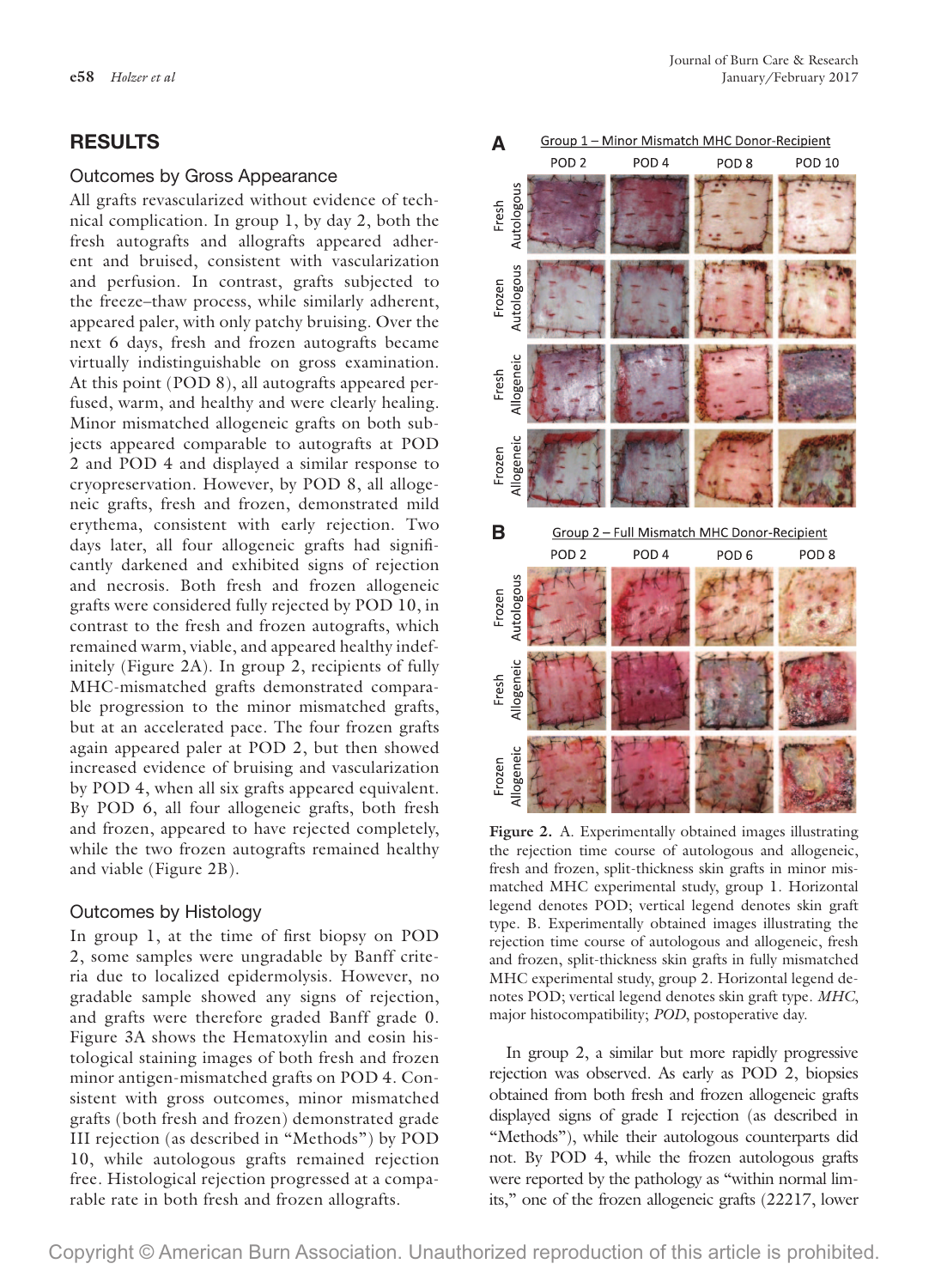

**Figure 3.** A. Histological images of fresh and frozen skin grafts, in minor mismatched MHC experimental study, group 1. All images representative of POD 4. Horizontal legend represents unique subject identifier; vertical legend denotes skin graft type. B. Histological images of fresh and frozen skin grafts across a fully mismatched MHC experimental study, group 2. All images representative of POD 4. Horizontal legend represents unique subject identifier; vertical legend denotes skin graft type. *MHC*, major histocompatibility; *POD*, postoperative day.

left-hand image in Figure 3B) had uniformly progressed to grade III (Figure 3B). Similarly, given the already discussed gross appearance indicating rejection by POD 4, we expected to see a similar progression in the histology of its counterpart frozen allogeneic graft (22275, lower right-hand image in Figure 3B). Unfortunately, the tissue obtained from the biopsy specimen was reported as "insufficient for diagnosis." However, by POD 6, both frozen allogeneic specimens had progressed to complete rejection, exhibiting grade IV characteristics (as described in "Methods"). Finally, in contrast to the observed rejection course of the allogeneic grafts, histological images show that all frozen autologous grafts, in both experimental groups, remained healthy and without evidence of inflammation.

# **DISCUSSION**

Presently, in the clinical treatment of acute, fullthickness burn wounds or other cutaneous conditions affecting a high percentage of TBSA, the use of cadaver allogeneic skin grafts as a temporary cover of the wound to prevent infection and fluid loss is common. Such therapy is used in the absence of adequate autologous donor material, in order to allow healing and reharvest of available autologous donor sites as well as to achieve permanent wound closure. In fact, "skin banking," the organized practice of procuring suitable skin grafts and the subsequent necessary packaging, storage, and delivery for later use, has formalized this

approach. Skin banking has been a common practice since the early 1900s with over 50 skin banks currently operating in North America.4

Despite the approval and widespread clinical use of allogeneic skin of deceased human donors, this remedy is inherently temporary in nature, predictably rejecting from the wound bed within 7 to 12 days after placement.<sup>22,23</sup> This rejection time course is principally due to immunological incompatibility between the burn victim and the deceased donor.<sup>22,23</sup> Thus, if other graft sources provided a combination of greater availability, economy, and similar efficacy, these sources would be highly desirable. Our previous research suggests the promise of a genetically modified porcine skin graft as a possible clinical alternative in the temporary coverage of burn wounds.<sup>6</sup>

In addition to their use clinically, skin grafts are used frequently in transplantation in biology research, particularly in tolerance research, as they represent the most stringent test of tolerance.<sup>24</sup> Skin grafts are often used either fresh or frozen interchangeably, on the assumption that there are no differences in the immunogenicity or functional behavior of these two kinds of grafts. However, it has been suggested that damage to the skin graft architecture from the freezing and thawing process may affect immunogenicity, either by causing greater inflammation in the wound bed, leading to a more rapid rejection course, or conversely, by removing antigens during the cryopreservation and thawing processes, potentially reducing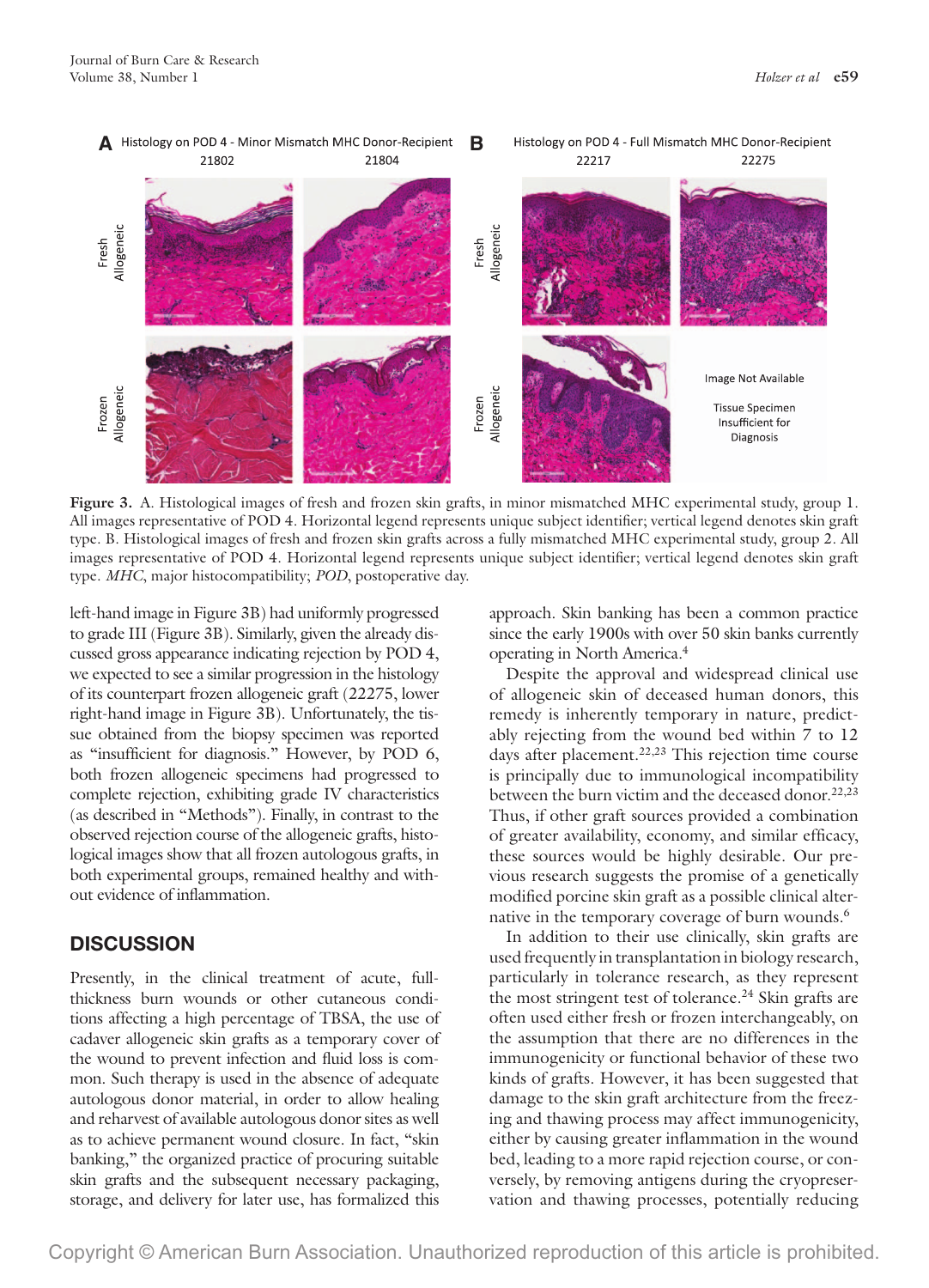immunogenicity. $2-4$  Since direct evidence supporting or refuting these suggestions was lacking, and since the results could be of importance both to basic research and to clinical applications, we undertook the current set of experiments.

In this study, we examined fresh and frozen splitthickness skin grafts across defined genetic barriers both by gross observation and by histological means, to determine whether any differences could be detected. Our laboratory has had extensive experience with such grafts, and we chose genetic combinations in which we knew what to expect for graft survival times.<sup>6,25</sup> Thus, it was our expectation that skin transplants across miHA barriers would reject completely by POD 10 to 12 and that those transplanted across MHC mismatches would reject faster, at POD 6 to 8.<sup>6,25</sup>

Consistent with these expectations, we observed rejection, both by gross inspection and by histological assessment, by POD 10 for the minor mismatched allogeneic skin grafts and by POD 6 for the fully mismatched grafts, regardless of exposure to the effects of cryopreservation. All fresh and frozen grafts, regardless of the histocompatibility barrier, rejected with similar time courses, and all fresh and frozen autologous grafts appeared to vascularize and heal with overall comparable outcomes.

With the exception of the POD 4 biopsy from subject 22275, for which the sample submitted was found "insufficient for diagnosis," all of the histological data confirmed the gross appearance. Histological examinations of this animal's biopsies on POD 2 and POD 6, those directly preceding and following this time point, closely mirrored those of subject 22217. We presume, therefore, that the histological images of the biopsy of subject 22275 on POD 4 would have continued this continuum of rejection and would also have been consistent with sample's rejection course observed by gross outcome. In the context of the overall rapid progression toward rejection witnessed in both animals, these observations corroborate our overall hypothesis.

These findings help to validate previous work and provide a guide for future work in our large animal model—one of the principal aims of this study. We also anticipate that these findings, in combination with earlier work on xenogeneic skin grafts from this laboratory,<sup>6,25</sup> could have important clinical implications. Indeed, given the similarities of porcine skin to human skin, the outcomes described here may have direct applicability to the use of cryopreserved allogeneic and xenogeneic skin in clinical settings. Additionally, in the future, porcine skin may serve as an attractive option for use as temporary wound coverage,6,25 and our findings of the equivalent outcomes

for frozen and cryopreserved porcine skin may make it the skin graft of choice in emergency situations.

# **ACKNOWLEDGMENTS**

The authors wish to acknowledge funding and research support from Steward Health Care, the Department of Defense Grant W81XWH-09-1-0419 DOD (DR080729), and the National Institute of Health Grant No.1C 06 RR 20135-01.

#### **REFERENCES**

- 1. Delmonico FL, Murray J. Interview with Dr. Joseph Murray. Am J Transplant 2002;2:803–6.
- 2. Baxter H, Entin MA. Experimental and clinical studies of reduced temperatures in injury and repair in man; direct effect of cooling and freezing on various elements of the human skin. Plast Reconstr Surg (1946) 1948;3:303–34.
- 3. Billingham RE, Medawar PB. The freezing, drying, and storage of mammalian skin. J Exp Biol 1952;19:454–68.
- 4. Kagan RJ, Robb EC, Plessinger RT. Human skin banking. Clin Lab Med 2005;25:587–605.
- 5. Taylor AC. Survival of rat skin and changes in hair pigmentation following freezing. J Exp Zool 1949;110:77–111.
- 6. Barone AAL, Mastroianni M, Farkash EA, et al. Genetically modified porcine split-thickness skin grafts as an alternative to allograft for provision of temporary wound coverage: preliminary characterization. Burns 2015;41:565–74.
- 7. Chiarini A, Dal Pra I, Armato U. In vitro and in vivo characteristics of frozen/thawed neonatal pig split-skin strips: a novel biologically active dressing for areas of severe, acute or chronic skin loss. Int J Mol Med 2007;19:245–55.
- 8. Barnett JR, McCauley RL, Schutzler S, Sheridan K, Heggers JP. Cadaver donor discards secondary to serology. J Burn Care Rehabil 2001;22:124–7.
- 9. Elliott RA Jr, Hoehn JG. Use of commercial porcine skin for wound dressings. Plast Reconstr Surg 1973;52:401–5.
- 10. Fishman JA, Scobie L, Takeuchi Y. Xenotransplantationassociated infectious risk: a WHO consultation. Xenotransplantation 2012;19:72–81.
- 11. Lineen E, Namias N. Biologic dressing in burns. J Craniofac Surg 2008;19:923–8.
- 12. Mathur M, De A, Gore M. Microbiological assessment of cadaver skin grafts received in a Skin Bank. Burns 2009;35:104–6.
- 13. Song IC, Bromberg BE, Mohn MP, Koehnlein E. Heterografts as biological dressings for large skin wounds. Surgery 1966;59:576–83.
- 14. Vodicka P, Smetana K Jr, Dvoránková B, et al. The miniature pig as an animal model in biomedical research. Ann N Y Acad Sci 2005;1049:161–71.
- 15. Weiner J, Yamada K, Ishikawa Y, et al. Prolonged survival of GalT-KO swine skin on baboons. Xenotransplantation 2010;17:147–52.
- 16. Committee for the Update of the Guide for the Care and Use of Laboratory Animals, Institute for Laboratory Animal Research; Division on Earth and Life Studies, National Research Council. Guide for the care and use of laboratory animals. Washington, D.C.: National Academies Press (US); 2011.
- 17. Sachs D. MHC homozygous miniature swine. In: Swindle MM, editor. Swine as models in biomedical research. Ames, IA: Iowa State University Press; 1992. p. 3–36.
- 18. Sachs DH, Leight G, Cone J, Schwarz S, Stuart L, Rosenberg S. Transplantation in miniature swine. I. Fixation of the major histocompatibility complex. Transplantation 1976;22:559–67.
- 19. Rosengard BR, Ojikutu CA, Fishbein J, Kortz EO, Sachs DH. Selective breeding of miniature swine leads to an increased rate of acceptance of MHC-identical, but not of class I-disparate, renal allografts. J Immunol 1992;149:1099–103.